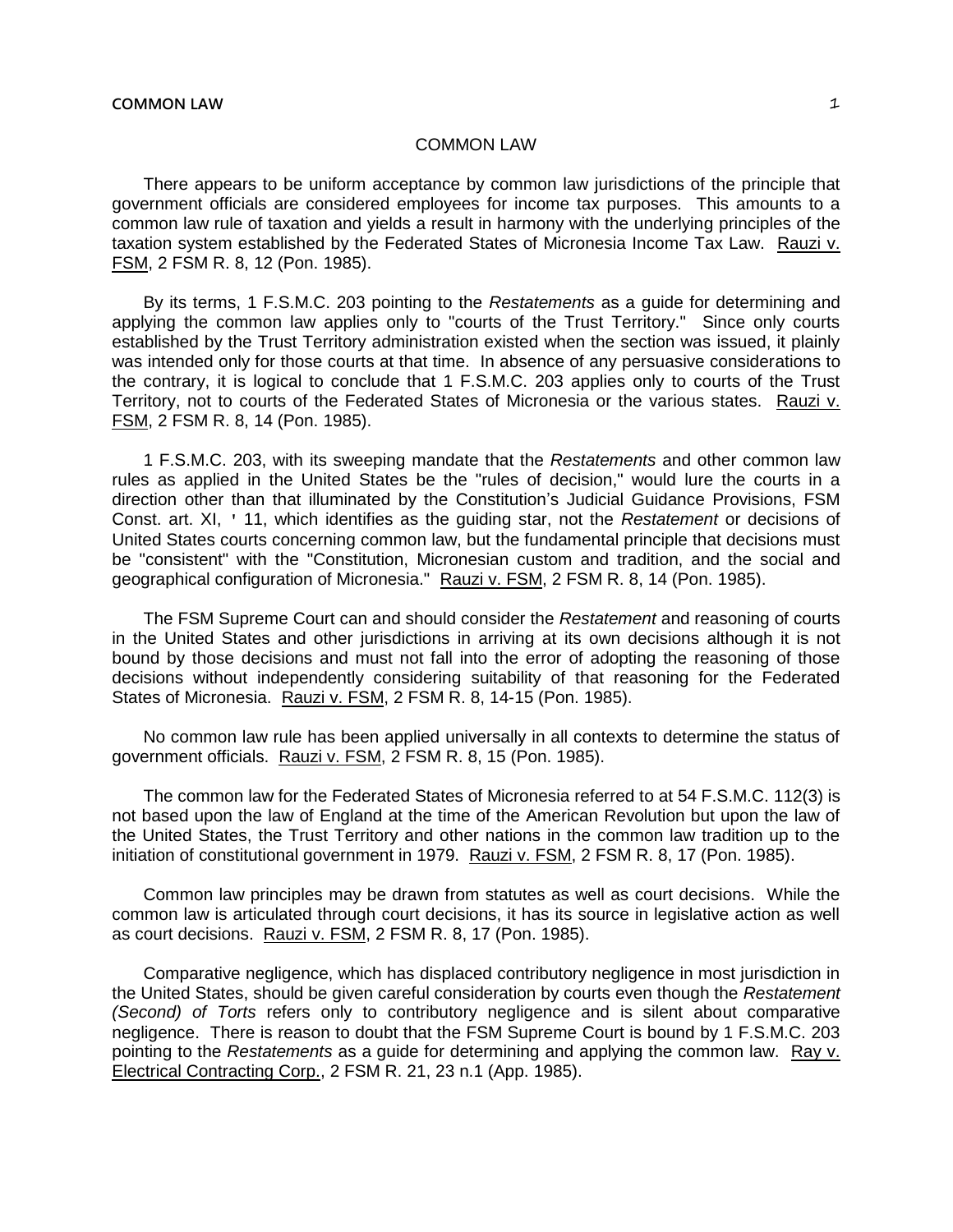The Micronesian Constitutional Convention anticipated that judges in the new constitutional court system would find it necessary to draw on experience and decisions of courts in other nations to develop a common law of the Federated States of Micronesia. The framers recognized the desirability of such a search and amended the earlier draft of the provision to be sure to leave it open to the constitutional courts to do so. Nonetheless, judges now are not to consider the relationship between the common law of the United States and the legal system here in the same way that relationship was viewed prior to self-government. Semens v. Continental Air Lines, Inc. (I), 2 FSM R. 131, 139 (Pon. 1985).

Common law decisions of the United States are an appropriate source of guidance for this court for contract and tort issues unresolved by statutes, decisions of constitutional courts here, or custom and tradition within the Federated States of Micronesia. Review of decisions of courts of the United States, and any other jurisdictions, must proceed however against the background of pertinent aspects of Micronesian society and culture. Semens v. Continental Air Lines, Inc. (I), 2 FSM R. 131, 142 (Pon. 1985).

A generally recognized principle of the common law is that questions neither brought to the attention of the court nor ruled upon are not to be considered as having been decided so as to constitute precedents. Semens v. Continental Air Lines, Inc. (II), 2 FSM R. 200, 204 (Pon. 1986).

Common law decisions of the United States are an appropriate source of guidance in addressing claims of abuse of process within the Federated States of Micronesia. Mailo v. Twum-Barimah, 2 FSM R. 265, 268 (Pon. 1986).

In considering the law concerning secured transactions, the FSM Supreme Court must look for guidance of the pre-UCC common law and may only declare the existence of such security interests as have been found by other courts to exist in the absence of statutes. Bank of Guam v. Island Hardware, Inc., 2 FSM R. 281, 288 (Pon. 1986).

When confronted with an issue of first instance, the Pohnpei Supreme Court may look beyond prior state experience for guidance, including looking towards the common law and United States precedents. People of Kapingamarangi v. Pohnpei Legislature, 3 FSM R. 5, 10 (Pon. S. Ct. Tr. 1985).

The Pohnpei Supreme Court may look to Pohnpeian customs and concepts of justice when there are no statutes governing the subject matter, but it may also draw from common law concepts when they are appropriate. Koike v. Ponape Rock Products, Inc., 3 FSM R. 57, 64 (Pon. S. Ct. Tr. 1986).

A "general security agreement," without more does not establish a lien under common law or pursuant to any statute in the Federated States of Micronesia. In re Island Hardware, 3 FSM R. 332, 342 (Pon. 1988).

United States statutes regarding ships' mortgages will not be adopted as the common law of the Federated States of Micronesia, because their purposes are not applicable to the FSM and because their changing nature and complexity are not conducive to forming the basis of the common law of this nation. Federal Business Dev. Bank v. S.S. Thorfinn, 4 FSM R. 57, 59-60 (Truk 1989).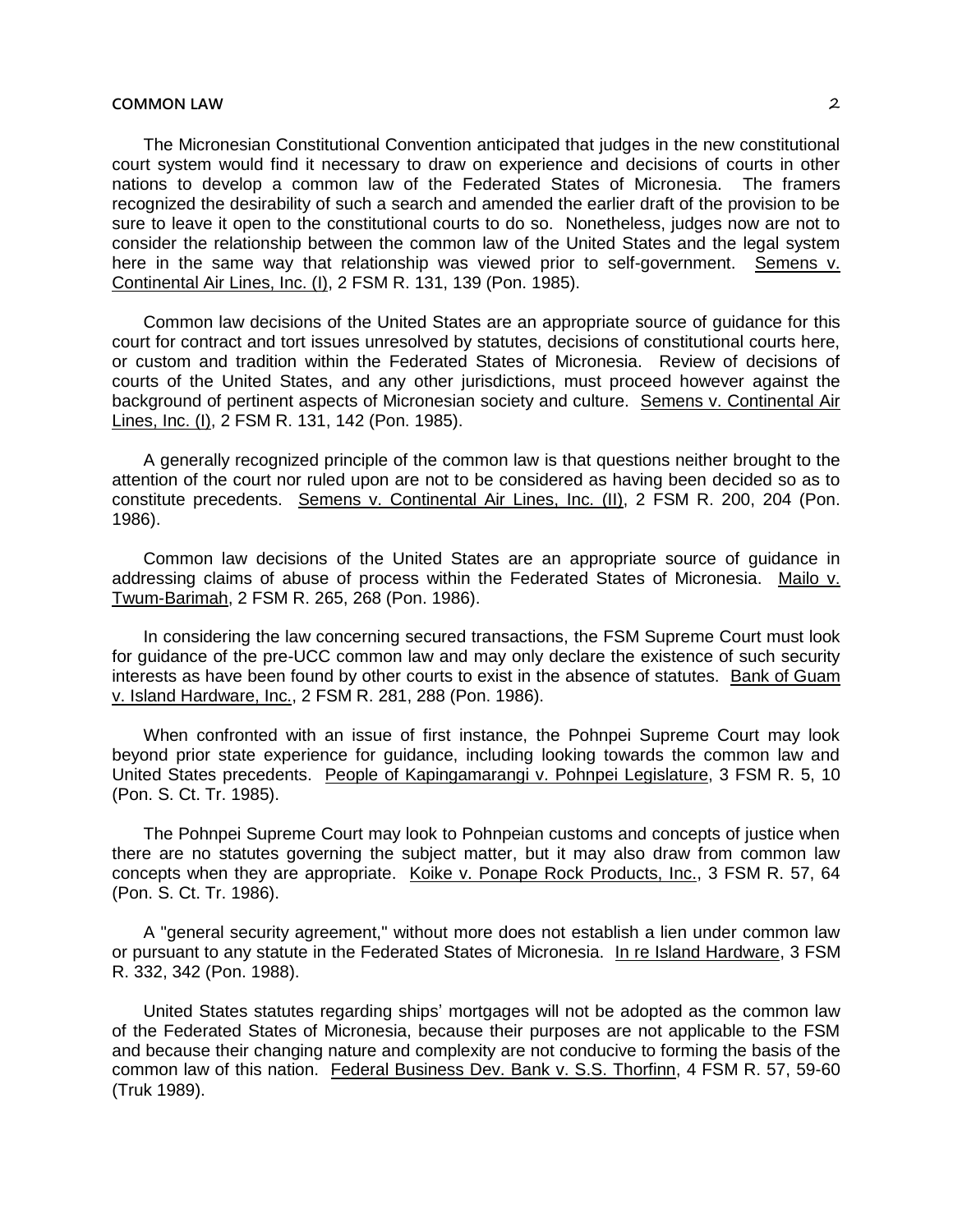Where there are no directly controlling statutes, cases or other authorities within the Federated States of Micronesia, it may be helpful to look to the law of other jurisdictions, especially the United States, in formulating general principles for use in resolving legal issues bearing upon the rights of public employees and officers, in part because the structures of public employment within the Federated States of Micronesia are based upon the comparable governmental models existing in the United States. Sohl v. FSM, 4 FSM R. 186, 191 (Pon. 1990).

Statutory changes overruling previous judicial rulings may fundamentally alter the general law in the area newly governed by statute. Federal Business Dev. Bank v. S.S. Thorfinn, 4 FSM R. 367, 372 (App. 1990).

Chuuk State has adopted common law tort principles as the law of Chuuk State where no specific constitutional or traditional impediment to its adoption exists. Epiti v. Chuuk, 5 FSM R. 162, 165 (Chk. S. Ct. Tr. 1991).

Under the common law the death of a criminal appellant pending appeal abates the proceedings ab initio ─ not only the appeal but all proceedings from the inception of the prosecution, thus requiring the appellate court to dismiss the appeal, and remand the case to the trial court to vacate the judgment and dismiss the information. Palik v. Kosrae, 6 FSM R. 362, 364 (App. 1994).

Common law tort principles from other jurisdictions have previously been adopted by the Chuuk State Supreme Court where there has been no constitutional or traditional impediment to doing so. Nethon v. Mobil Oil Micronesia, Inc., 6 FSM R. 451, 455 (Chk. 1994).

Common law decisions of the United States are an appropriate source of guidance for the FSM Supreme Court for contract issues unresolved by statutes, decisions of the constitutional courts here, or custom and tradition within the Federated States of Micronesia, but review of decisions of courts of the United States or other jurisdictions, must proceed against the background of pertinent aspects of Micronesian society and culture. Black Micro Corp. v. Santos, 7 FSM R. 311, 314 (Pon. 1995).

The common law of the United States and other nations in the common law tradition, up to the initiation of constitutional self-government in the FSM in 1979, is an essential part of the common law of Yap, but a court ought not fall into the error of adopting the reasoning of other common law jurisdictions' decisions without independently considering their suitability for Yap. Gimnang v. Yap, 7 FSM R. 606, 609 (Yap S. Ct. Tr. 1996).

United States common law decisions are an appropriate source of guidance for this court for contract and tort issues unresolved by statutes, decisions of constitutional courts here, or custom and tradition within the Federated States of Micronesia. United States courts have generally followed the provisions of the Restatement of Torts in situations where a plaintiff alleges that a defendant has negligently prevented a third party from rendering assistance. Pohnpei v. M/V Miyo Maru No. 11, 8 FSM R. 281, 293-94 (Pon. 1998).

When FSM courts have not yet addressed an issue, the court may look to the Restatement and to decisions from jurisdictions in the common law tradition outside the FSM, all the while keeping in mind the suitability for the FSM of any given common law principle. Senda v.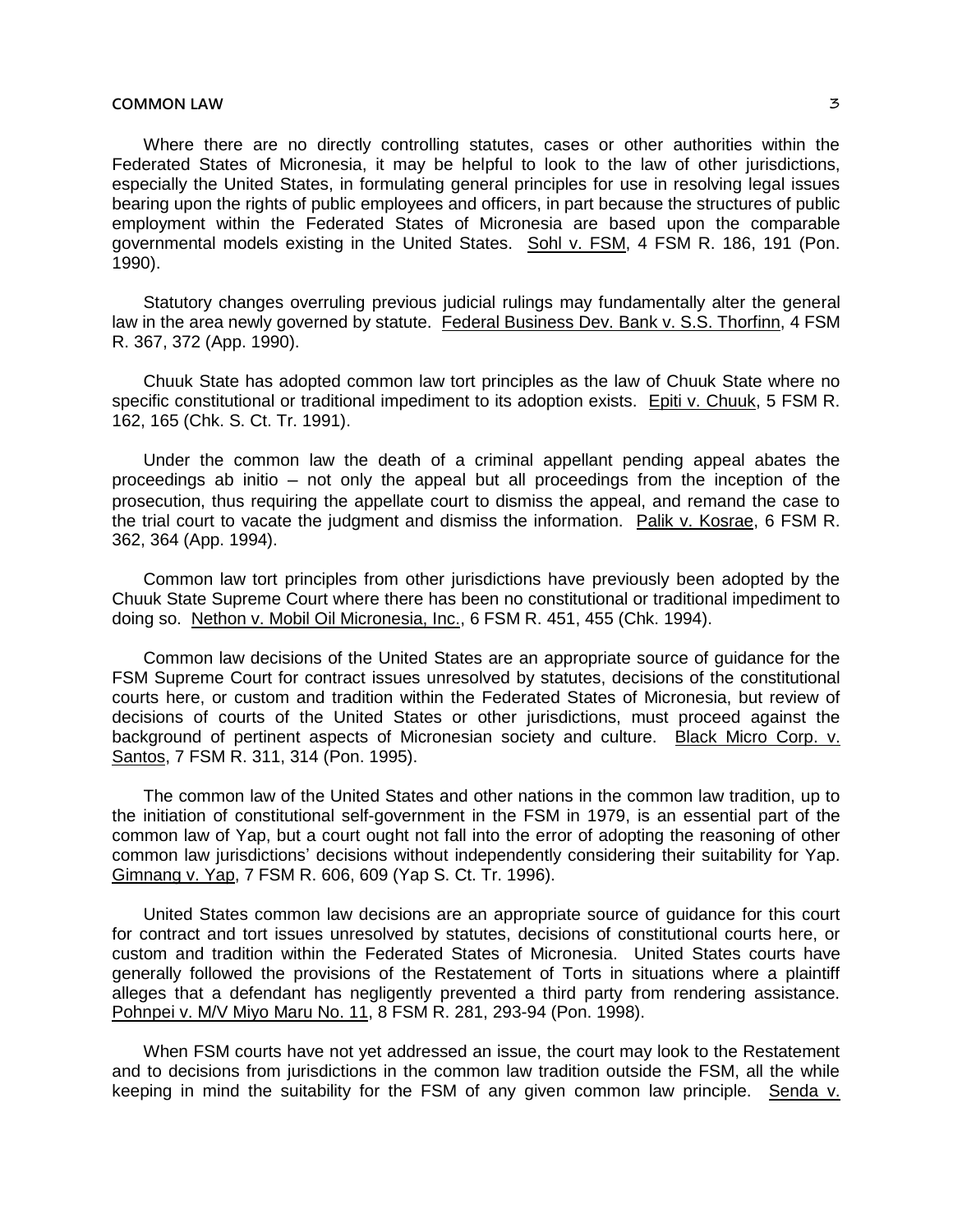Semes, 8 FSM R. 484, 495 (Pon. 1998).

United States common law decisions are an appropriate source of guidance for the Kosrae State Court for tort issues unresolved by statutes, decisions of constitutional courts here, or custom and tradition within the Federated States of Micronesia. Talley v. Lelu Town Council, 10 FSM R. 226, 234, 236 (Kos. S. Ct. Tr. 2001).

The legislature has the power to modify or abolish common law rights or remedies and may supersede the common law without an express directive to that effect, as by adoption of a system of statutes comprehensively dealing with a subject to which the common law rule related. Foods Pacific, Ltd. v. H.J. Heinz Co. Australia, 10 FSM R. 409, 416 (Pon. 2001).

When the court looks to common law sources in considering the nature of the legislative privilege enjoyed by members of the Pohnpei Legislature, it is mindful of Article XI, section 11 of the FSM Constitution, which requires that FSM Supreme Court decisions be consistent with the Constitution, Micronesian customs and traditions, and the social and geographical configuration of Micronesia. AHPW, Inc. v. FSM, 10 FSM R. 420, 423 (Pon. 2001).

Although the court has previously recognized claims for indemnity based on contractual provisions between two parties, in the absence of a contractual provision it will not create a common law indemnity claim, therefore, in the absence of any contractual provisions between the parties, there is no basis for a claim of indemnity by a defendant against a plaintiff, the court will dismiss the defendant's counterclaim for indemnity. Primo v. Semes, 11 FSM R. 324, 329 (Pon. 2003).

At common law, a person is free to adopt and use any name he or she chooses, so long as there is no fraudulent purpose, and the name does not infringe on the rights of others. In re Suda, 11 FSM R. 564, 566 (Chk. S. Ct. Tr. 2003).

The right to assume any name, absent fraud or infringement of the rights of others, operates at common law independently of any court order. In the absence of a statute to the contrary, any person may ordinarily change his name at will, without any legal proceedings, merely by adopting another name. In re Suda, 11 FSM R. 564, 566 (Chk. S. Ct. Tr. 2003).

The court will recognize claims for indemnity based on contractual provisions between two parties, but, in the absence of a contractual provision, it will not create a common law indemnity claim. Fonoton Municipality v. Ponape Island Transp. Co., 12 FSM R. 337, 347 (Pon. 2004).

The court may employ a common law principle from other jurisdictions with a common law tradition when it is not contrary to the FSM Constitution, statutes, or custom and tradition and if it is suitable for adoption here. Lee v. Han, 13 FSM R. 571, 576 n.2 (Chk. 2005).

Although the FSM Code permits the restatements to be used when applying rules of common law in the absence of written law, the court can give the Restatement no such weight when interpreting written law  $-$  a congressionally-enacted statute. Pohnpei v. AHPW, Inc., 14 FSM R. 1, 24 (App. 2006).

U.S. courts' common law decisions are an appropriate source of guidance for the FSM Supreme Court for contract and tort issues unresolved by statutes, decisions of constitutional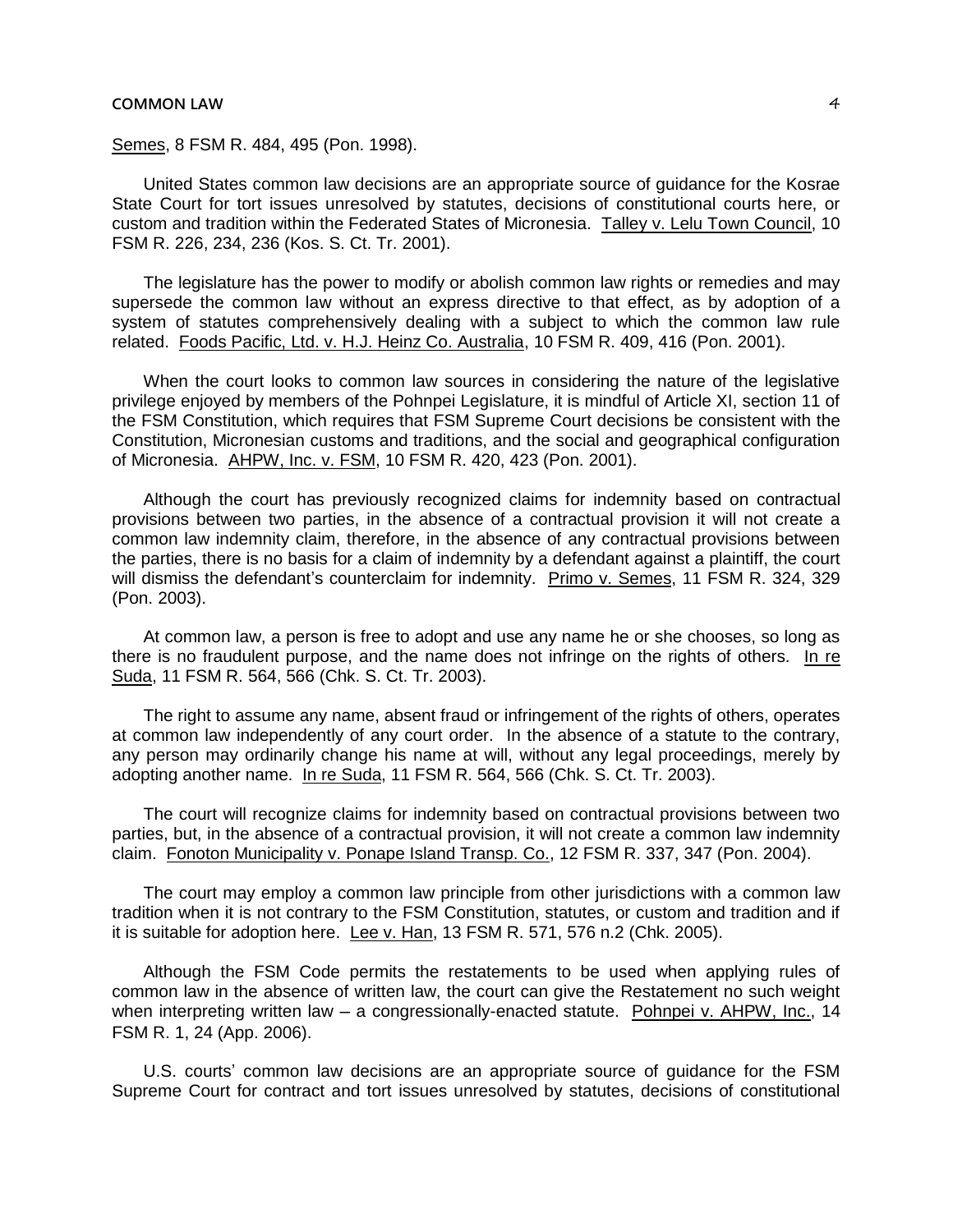courts here, or custom and tradition within the FSM. The FSM Constitution's judicial guidance clause requires that the court's review of U.S. courts' decisions proceed against the background of pertinent aspects of Micronesian society and culture, but where the business activities which gave rise to the lawsuit are not of a local or traditional nature, and the work setting and the work itself are of a markedly non-local, international character, the court need not conduct an intense search for applicable customary laws and traditional rules when none have been brought to its attention by the parties and none are apparent. Reg v. Falan, 14 FSM R. 426, 430 n.1 (Yap 2006).

Stare decisis is the doctrine of precedent, under which it is necessary for a court to follow earlier judicial decisions when the same points of law arise again in litigation. Stare decisis requires that the same rule of law previously announced be applied to any succeeding cases with similar facts. Nakamura v. Chuuk, 15 FSM R. 146, 149-50 (Chk. S. Ct. App. 2007).

When there is no guidance from FSM case law or statutes, it is appropriate to look to the common law of the United States because United States common law decisions are an appropriate source of guidance for contract and tort issues unresolved by statutes, decisions of constitutional courts here, or custom and tradition in the FSM. Jano v. Fujita, 15 FSM R. 405, 408 (Pon. 2007).

Where there is no specific precedent in FSM case law, the court may consider cases from other jurisdictions in the common law tradition. Actouka Executive Ins. Underwriters v. Simina, 15 FSM R. 642, 652 (Pon. 2008).

When no FSM case has discussed the specific elements of the causes of action for interference with contractual relations or interference with prospective business advantage, the court may consider authorities from other jurisdictions in the common law tradition. Jano v. Fujita, 16 FSM R. 323, 327 (Pon. 2009).

When prior FSM cases have not addressed a precise point, the court, in such instances, may look to authorities from other jurisdictions in the common law tradition. Individual Assurance Co. v. Iriarte, 16 FSM R. 423, 438 n.3 (Pon. 2009).

Although the FSM Supreme Court has recognized claims for indemnity based on contractual provisions between two parties, and required precise clarity in the indemnification clause language, it is not prepared to create a common law indemnity claim. Thus, even assuming the court had found any defendant liable, when no contractual provision for indemnification between the plaintiff and any of the defendants was presented to the court, the plaintiff's claim for indemnity fails. Ehsa v. Kinkatsukyo, 16 FSM R. 450, 458 (Pon. 2009).

In instances where there is no FSM precedent, such as whether to require an attorney to appear for a corporation (although it has been a rather long-standing practice in the FSM Supreme Court), the court may consider cases from other jurisdictions in the common law tradition. FSM Telecomm. Corp. v. Helgenberger, 17 FSM R. 407, 410 n.2 (Pon. 2011).

Although the FSM Supreme Court may not be bound by 1 F.S.M.C. 203, which points to the Restatements as the rules of decision for courts in determining and applying the common law, that FSM Code provision does permit the Restatements to be used when applying common law rules in the absence of written law, while keeping in mind the suitability for the FSM of any given common law principle. FSM v. GMP Hawaii, Inc., 17 FSM R. 555, 580 n.14 (Pon. 2011).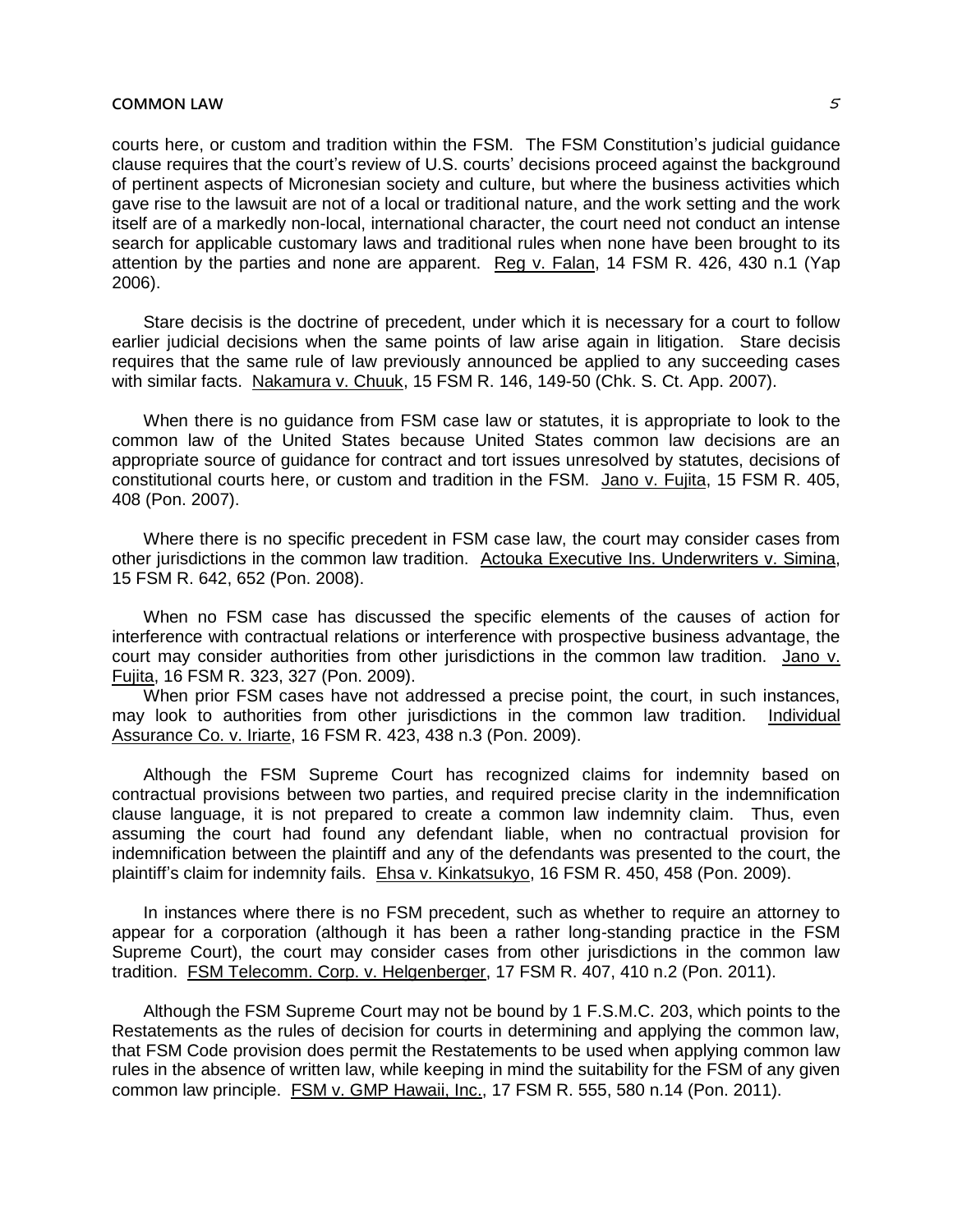Courts are statutorily authorized to consider the common law as expressed in the ALI Restatements of Law. Iriarte v. Individual Assurance Co., 18 FSM R. 340, 355 n.3 (App. 2012).

Since, although courts are not bound to adopt common-law doctrines, they may, by statute, use the Restatements of the Law as the rules of decision to determine and apply the common law in the absence of written law while keeping in mind the suitability of any given common law principle for the FSM, if a court were to recognize an equitable indemnity cause of action, its elements would be those set forth in the Restatement. Iriarte v. Individual Assurance Co., 18 FSM R. 340, 365 (App. 2012).

Statute law authorizes the court to consider the common law as expressed in the ALI Restatements of Law. Ruben v. Chuuk, 18 FSM R. 425, 430 n.1 (Chk. 2012).

Common law decisions from U.S. sources are an appropriate source of guidance for the FSM Supreme Court for contract and tort issues unresolved by statutes or decisions of constitutional courts within the FSM. Ihara v. Vitt, 18 FSM R. 516, 526 (Pon. 2013).

Customary law takes precedence over the common law. Louis v. FSM Social Sec. Admin., 20 FSM R. 268, 272 n.3 (Pon. 2015).

When presented with an issue of first impression and the absence of FSM case law on point, the court will examine relevant U.S. decisions for guidance and may look to authorities from other jurisdictions in the common law tradition. Ehsa v. FSM Dev. Bank, 20 FSM R. 498, 507 (App. 2016).

Before the 1979 initiation of constitutional government in the FSM, it may be said that the common law of the FSM was based on the law of the United States, the Trust Territory, and other nations in the common law tradition. Fuji Enterprises v. Jacob, 21 FSM R. 355, 364-65 (App. 2017).

In the absence of Micronesian precedent, the FSM Supreme Court can and should consider the reasoning from the courts of other common law jurisdictions. Fuji Enterprises v. Jacob, 21 FSM R. 355, 365 n.10 (App. 2017).